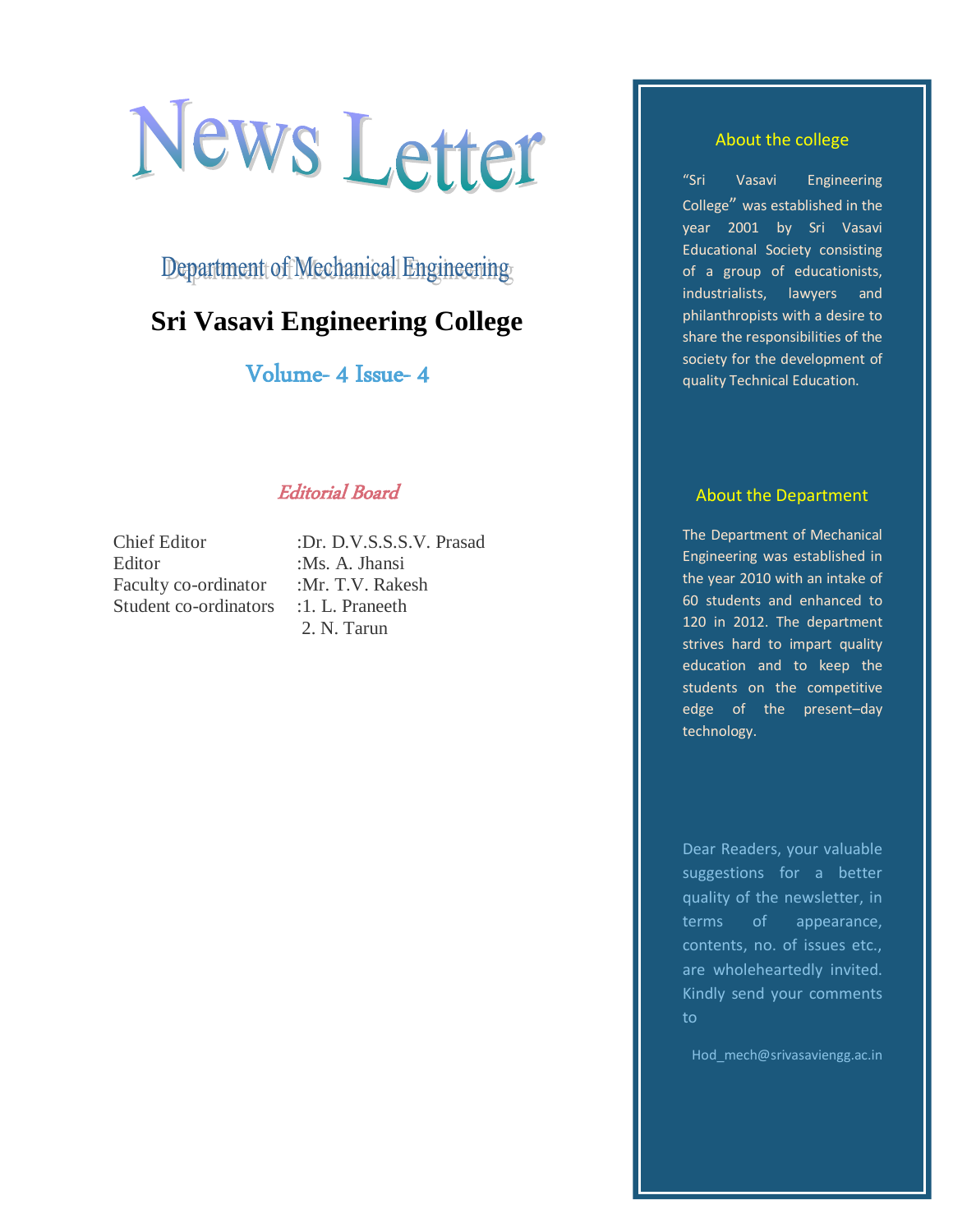# Guest lectures /seminars/FDP's organized in the Department

| S.<br>No | <b>DATE</b>    | DESCRIPTION OF THE EVENT                                                                                                                                           |
|----------|----------------|--------------------------------------------------------------------------------------------------------------------------------------------------------------------|
|          | 7/2/2017       | Work shop on NDT by Dr. T. Srinivas, Prof of ME, VIT                                                                                                               |
| 2.       | $3 - 3 - 2017$ | Workshop On "Recent Advances In Materials And Processes" By Dr. Partha Ghosal, SOF<br>DMRL, Hyderabad And Dr. Praveen, Technical Manager, Trio Visions Composites. |
|          | 7/3/2017       | Anniversary celebration of FAME                                                                                                                                    |

# Publications in the National and International Journals

| S. No | Name of the faculty | Publication details                                                          |
|-------|---------------------|------------------------------------------------------------------------------|
|       | G. Anil Kumar and   | Design and Mathematical Modeling of Smart Fluid Damper for Vibration Control |
|       | S. Roopa Monica     | IJERT, Vol 6, Issue 2, PP 212-216, Feb 2017                                  |
| 2.    | N. Tulasi Radha,    | Fabrication of bicycle driven water pumping and power generation system      |
|       | K. Dorathi          | IJAPME, Vol 3, Issue 1, 2017                                                 |

# Student participations

| S.NO | <b>MONTH &amp; YEAR</b> | <b>EVENT DESCRIPTION</b> | <b>EVENT VENUE</b>        | <b>STUDENT NAME</b>   |
|------|-------------------------|--------------------------|---------------------------|-----------------------|
| 1.   |                         |                          |                           | <b>G</b> .MANOJ KUMAR |
| 2.   |                         | <b>BATTLE OF BOLTS</b>   | SRKR BHIMAVARAM           | R.M                   |
|      |                         |                          |                           | KRISHNARAJU           |
| 3.   | FEB 2017                |                          |                           | V.T.L.N.V.S.S.S       |
|      |                         |                          |                           | <b>MEHAR</b>          |
| 4.   |                         | ROBO RACE                | SRKR BHIMAVARAM           | <b>G.NARENDRA</b>     |
|      |                         |                          |                           | <b>PRASAD</b>         |
| 5.   |                         |                          |                           | P.DHANANANDH          |
| 6.   |                         |                          |                           | M.GANGADHAR           |
| 7.   |                         |                          |                           | SK.GAFOOR             |
| 8.   | FEB 2017                | <b>CRICKET</b>           | <b>IDEAL INSTITUTE OF</b> | K.MAHESH              |
| 9.   |                         |                          | TECHNOLOGY KAKINADA       | G.H.VARDHAN           |
| 10.  |                         |                          |                           | B.N V S TEJA          |
| 11.  |                         |                          |                           | <b>B.VINOD KUMAR</b>  |
| 12.  |                         |                          |                           | K.SAI AKHIL           |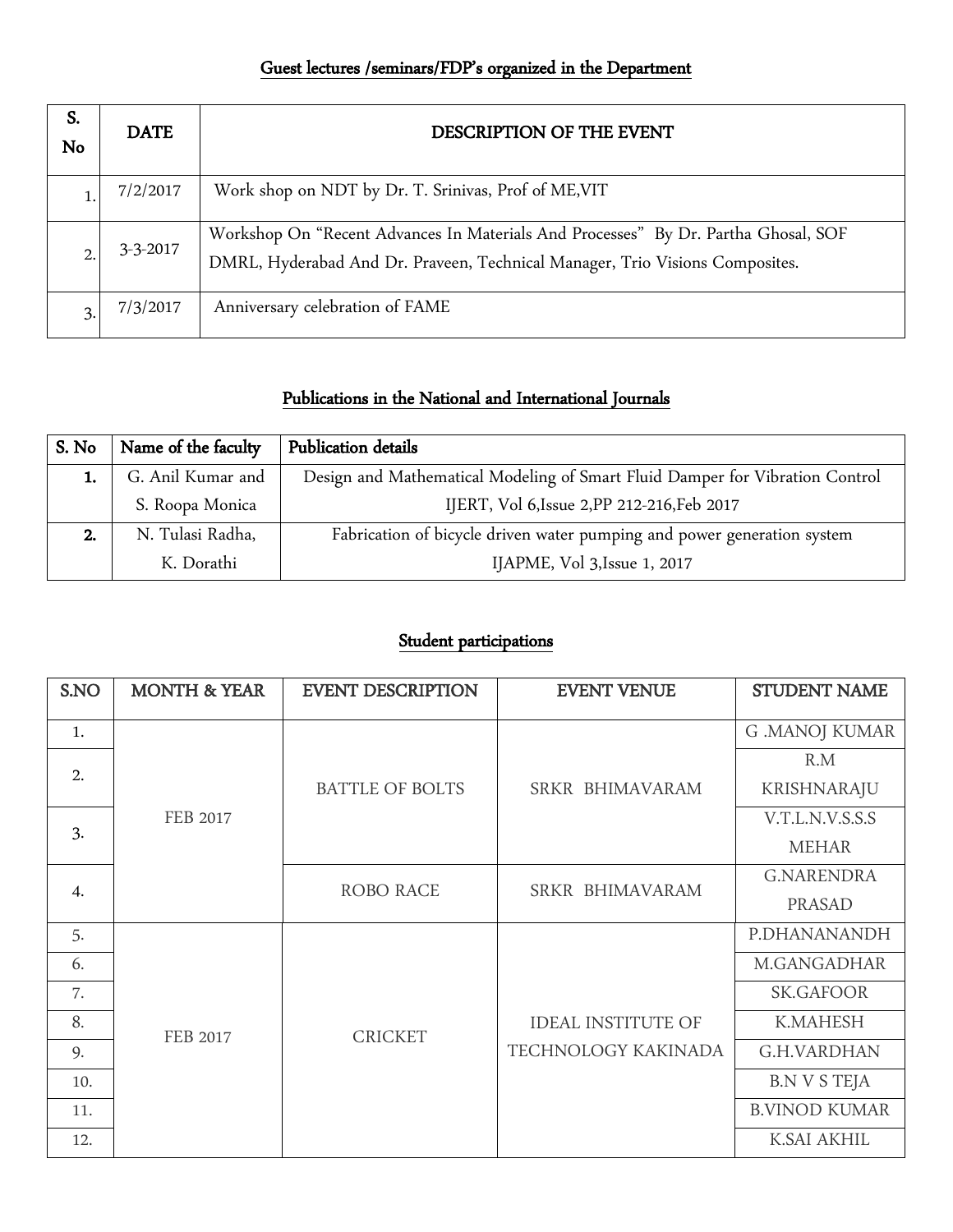| 13. |  |                        |                        | <b>GSC KISHORE</b>      |
|-----|--|------------------------|------------------------|-------------------------|
| 14. |  | <b>BASKET BALL</b>     |                        | P.DHANANANDH            |
| 15. |  | SHUTTLE BADMINTON      |                        | P.N.V SUNIL             |
| 16. |  |                        |                        | N. NARESH               |
| 17. |  | KHO-KHO                | GIET RAJAHMUNDRY       | <b>G.N.S.L SOMARAJU</b> |
| 18. |  | <b>KABADDI</b>         |                        | K.SATISH KUMAR          |
| 19. |  |                        |                        | <b>S.G SIVAPRASAD</b>   |
| 20. |  |                        |                        | M.MAHESH                |
| 21. |  |                        |                        | <b>G</b> .MANOJ KUMAR   |
| 22. |  | <b>BATTLE OF BOLTS</b> | SRKR BHIMAVARAM        | R.M KRISHNARAJU         |
| 23. |  |                        |                        | V.T.L.N.V.S.S.S         |
|     |  |                        |                        | <b>MEHAR</b>            |
| 24. |  | ROBO RACE              |                        | <b>G.NARENDRA</b>       |
|     |  |                        |                        | <b>PRASAD</b>           |
| 25. |  | TECH VILLA             | <b>SRKR BHIMAVARAM</b> | <b>G.S NANDAN</b>       |
| 26. |  |                        |                        | <b>K.SAI RAM</b>        |
| 27. |  | <b>ENGINE ASSEMBLY</b> | <b>SRKR BHIMAVARAM</b> | <b>K.SAI RAM</b>        |
| 28. |  |                        |                        | <b>G.S NANDAN</b>       |
| 29. |  |                        |                        | NS MANIKANTA            |
|     |  |                        |                        | <b>KUMAR</b>            |
| 30. |  |                        |                        | K V SAI SRIKANTH        |
| 31. |  |                        |                        | CH D V CHARAN           |
| 32. |  |                        |                        | <b>G.S NANDAN</b>       |
| 33. |  | DESIGN WORKSHOP        | <b>JNTU KAKINADA</b>   | <b>K.SAIRAM</b>         |
| 34. |  |                        |                        | NS MANIKANTA            |
|     |  |                        |                        | <b>KUMAR</b>            |
| 35. |  |                        |                        | <b>K R S DURGA RAO</b>  |
| 36. |  |                        | SRKR BHIMAVARAM        | <b>CH AVINASH</b>       |
| 37. |  |                        |                        | <b>G MANOJ KUMAR</b>    |
| 38. |  | ROBO CHASE             |                        | <b>G VINEETH</b>        |
|     |  |                        |                        | <b>KUMAR</b>            |
| 39. |  |                        |                        | M H SAI CHARAN          |
| 40. |  | DEATH RACE             | RVR&JC GUNTUR          | <b>G.NARENDRA</b>       |
|     |  |                        |                        | <b>PRASAD</b>           |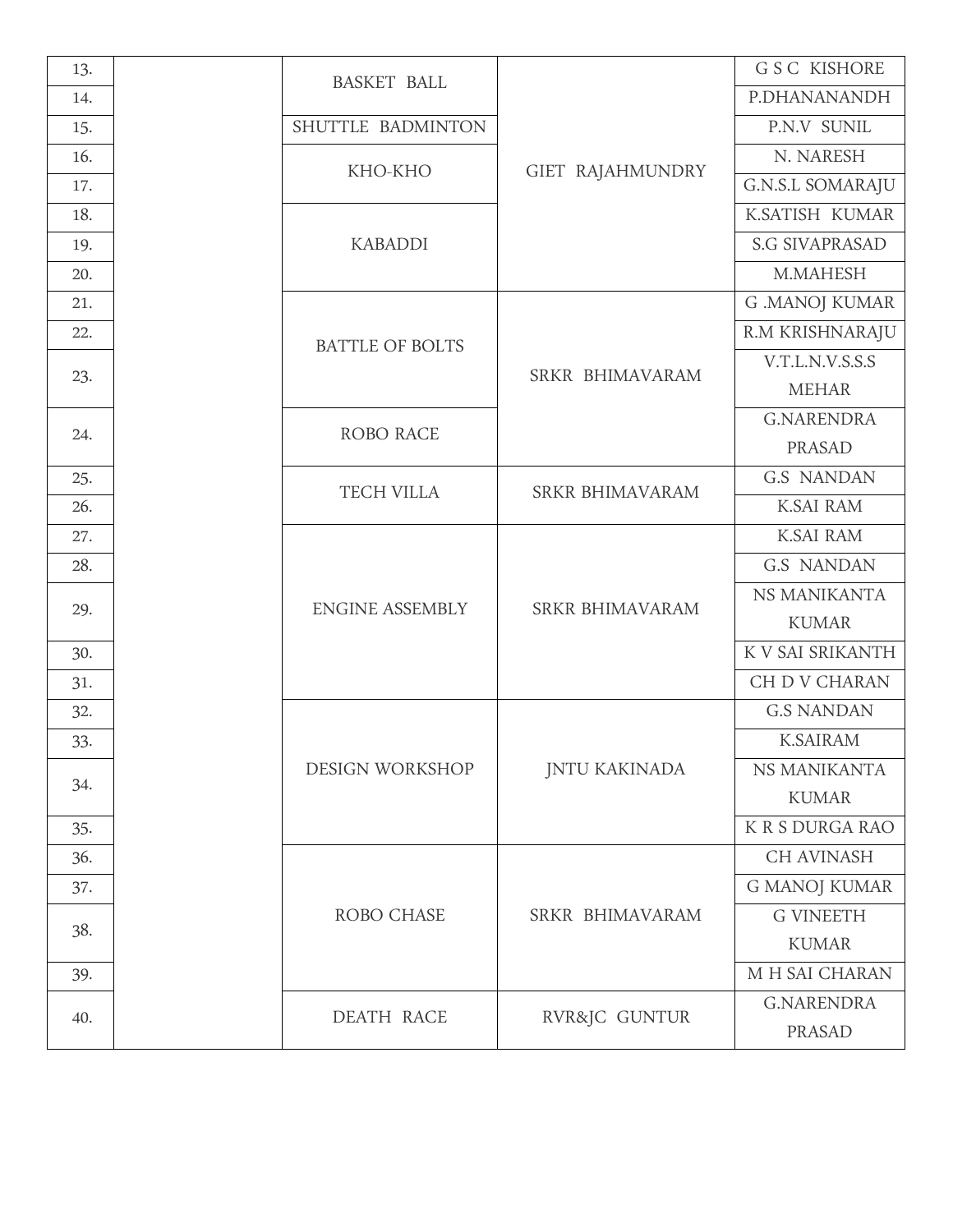#### Placements

| S.<br>No | <b>Student Name</b>              | Regd. No.  | Name of the Employer<br>and their Website | Date of Interview and<br>Appointment<br>Letter/Job offer |
|----------|----------------------------------|------------|-------------------------------------------|----------------------------------------------------------|
| 1.       | Kakileti Purna Chandu            | 13A81A0382 | Cyient                                    | 10-03-2017                                               |
| 2.       | Allu Bhanu Prasad                | 14A85A0308 |                                           |                                                          |
| 3.       | Talluri Durga Dinesh             | 13A81A0353 |                                           |                                                          |
| 4.       | Vegi Durga Kiran                 | 13A81A0360 |                                           |                                                          |
| 5.       | Adapa Murali Siva Prasad         | 13A81A0363 |                                           |                                                          |
| 6.       | Annavarapu Gopalakrishna         | 13A81A0365 |                                           |                                                          |
| 7.       | Komiripalepu Ravi Varma          | 13A81A0390 | <b>CADSYS &amp;</b>                       | 22-03-2017                                               |
| 8.       | Vegi Durga Veerendra<br>Chowdary | 13A81A03B2 | www.cadsystech.com                        |                                                          |
| 9.       | Ravada Sai Surya Chaitanya       | 13A85A0301 |                                           |                                                          |
| 10.      | Maddala Chaitanya                | 13A85A0305 |                                           |                                                          |
| 11.      | Sakuru Kiranmai                  | 13A85A0319 |                                           |                                                          |
| 12.      | M Ram Sai Manoj                  | 13A81A0330 |                                           |                                                          |
| 13.      | Duggirala Ramu                   | 13A81A0310 |                                           |                                                          |
| 14.      | Kandukuri Venkata Mohan          | 13A81A0386 | HCL TSS &<br>www.hcltss.com               | 08-04-2017                                               |
| 15.      | Kiladi Bala Vardhan              | 13A81A0389 |                                           |                                                          |
| 16.      | S Akhil                          | 13A81A0351 |                                           |                                                          |